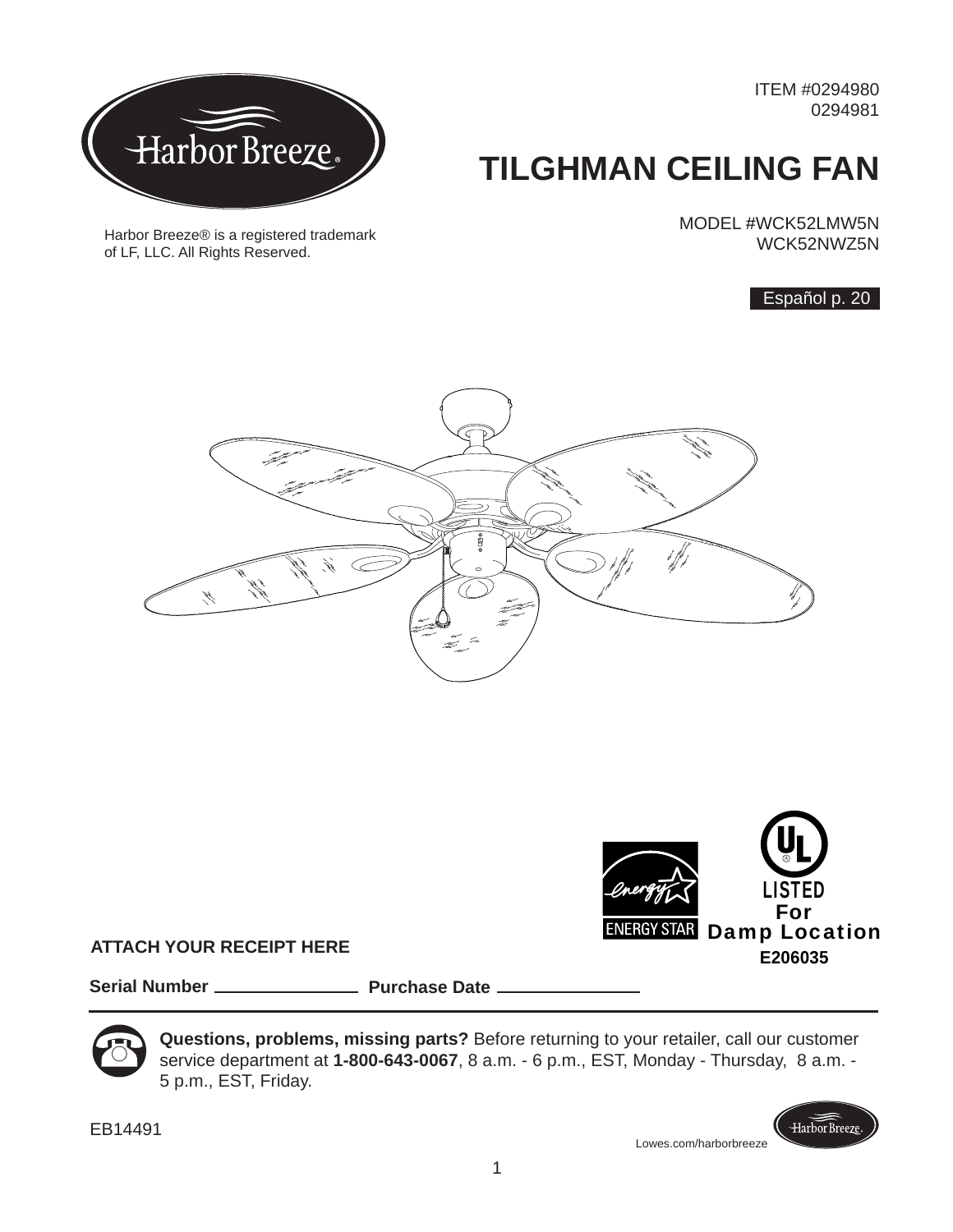# **TABLE OF CONTENTS**

# **SAFETY INFORMATION**

# **READ AND SAVE THESE INSTRUCTIONS**

Please read and understand this entire manual before attempting to assemble, install or operate the product.

• Do not discard fan carton or foam inserts. Should this fan need to be returned to the factory for repairs, it must be shipped in its original packaging to ensure proper protection against damage that might exceed the initial cause for return.

• Make sure all electrical connections comply with local codes, ordinances, the National Electrical Code and ANSI/NFPA 70-1999. Hire a qualified electrician or consult a do-it-yourself wiring handbook if you are unfamiliar with installing electrical wiring.

• Make sure the installation site you choose allows a minimum clearance of 7 ft. from the blades to the floor and at least 30 in. from the end of the blades to any obstruction.

- After you install the fan, make sure all connections are secure to prevent the fan from falling.
- The net weight of this fan including the light kit is: 17.2 lbs.

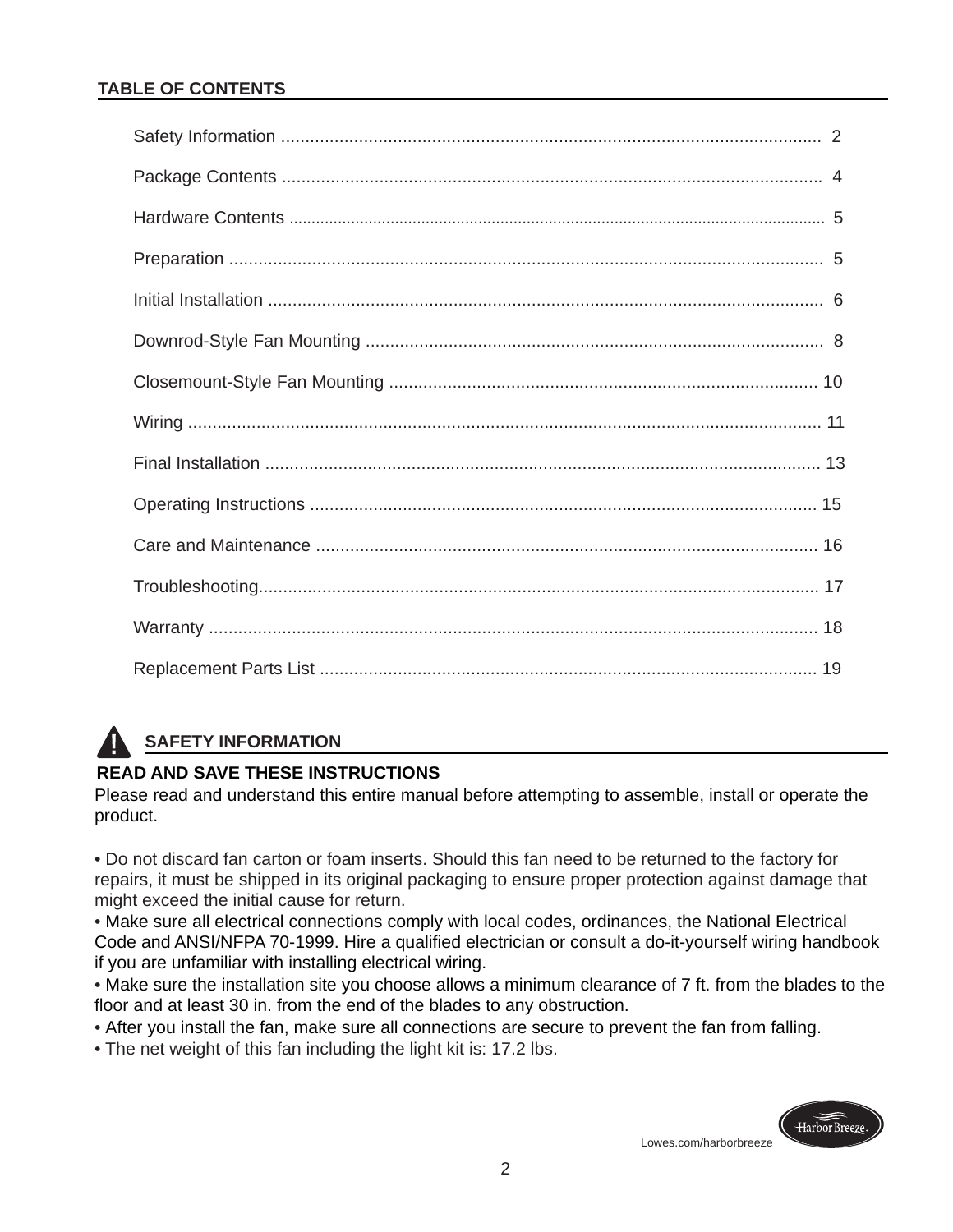

# **DANGER**

If using this fan in a DAMP location, this fan must be connected to a supply circuit that is protected by a Ground Fault Circuit Interrupter (GFCI) to reduce the risk of personal injury, electrical shock or death.

# **WARNING**

 To reduce the risk of fire, electrical shock or personal injury, mount fan to outlet box marked "ACCEPTABLE FOR FAN SUPPORT OF 35 LBS. (15.9 KG) OR LESS" and use mounting screws provided with the outlet box. Most outlet boxes commonly used for the support of lighting fixtures are not acceptable for fan support and may need to be replaced. Consult a qualified electrician if in doubt. I

When mounting fan to a ceiling outlet box, use a METAL octagonal outlet box. Secure the outlet box directly to the building structure. The outlet box and its support must be able to support the moving weight of the fan (at least 35 lbs.). Do NOT use a plastic outlet box.

 To avoid personal injury, the use of gloves may be necessary while handling fan parts with sharp edges.

To reduce the risk of fire, electrical shock or personal injury, wire connectors provided with this fan are designed to accept only one 12-gauge house wire and two lead wires from the fan. If your house wire is larger than 12-gauge or there is more than one house wire to connect to the corresponding fan lead wires, consult an electrician for the proper size wire connectors to use.

To reduce the risk of fire or electrical shock, do not use the fan with any solid state speed control device or control fan speed with a full range dimmer switch**.**

To reduce the risk of fire, electrical shock or personal injury, do not bend the blade arms when installing them, balancing the blades or cleaning the fan. Do not insert objects between the rotating fan blades.

To reduce the risk of personal injury, use *only* parts provided with this fan. The use of parts *OTHER* than those provided with this fan will void the warranty**.**

# **CAUTION**

Before proceeding, be sure to shut off electricity at main switch or circuit breaker in order to avoid electrical shock.

Read all instructions and safety information before installing your new fan. Review the accompanying assembly diagrams.

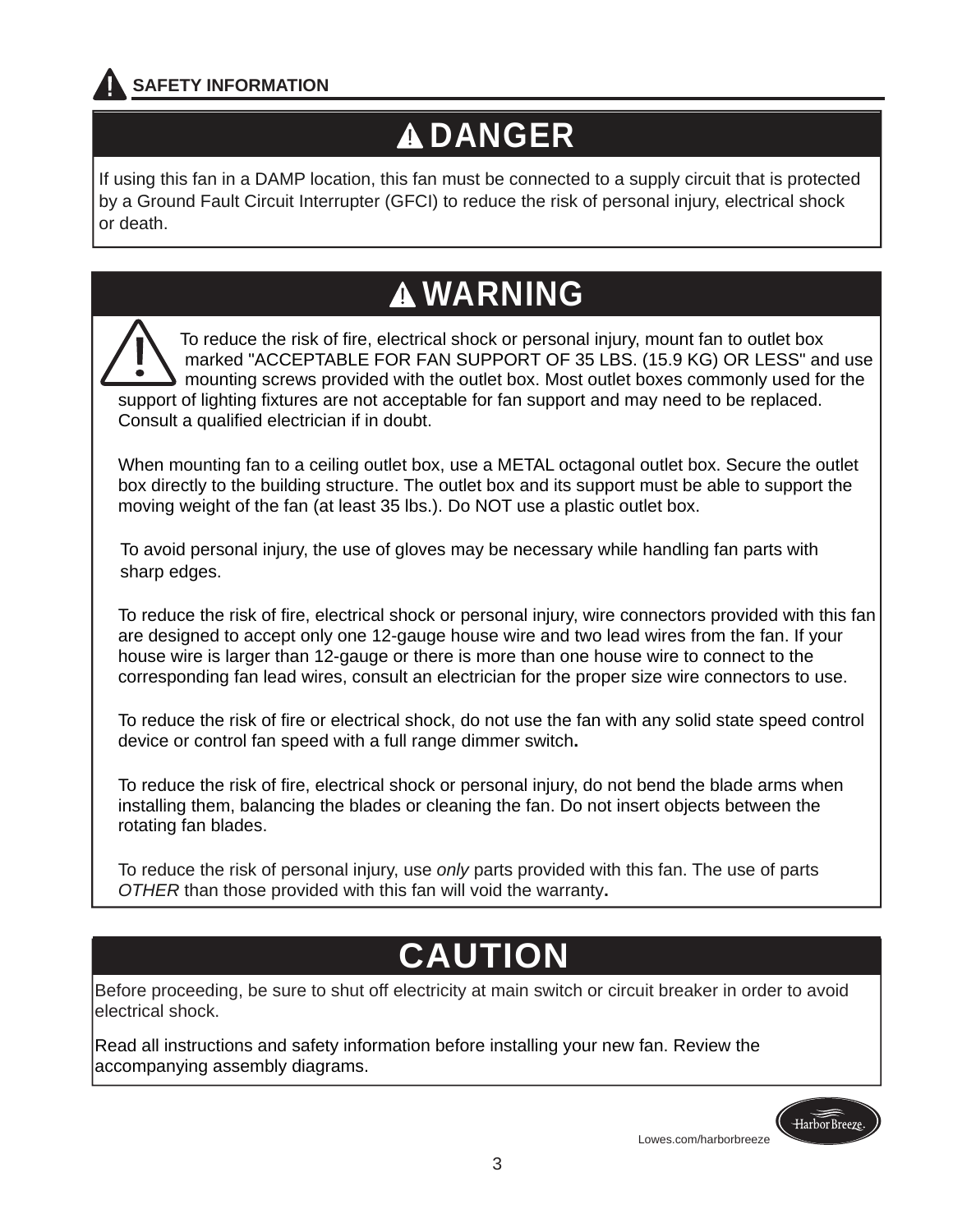

| <b>PART</b>  | <b>DESCRIPTION</b>                        | <b>QUANTITY</b> |
|--------------|-------------------------------------------|-----------------|
| A            | Downrod                                   |                 |
| в            | Canopy                                    |                 |
| $\mathsf{C}$ | <b>Mounting Bracket</b><br>(preassembled) |                 |
| D            | <b>Motor Housing</b><br>(preassembled)    |                 |
| E            | <b>Yoke Cover</b>                         |                 |
| F            | Switch Housing                            |                 |
| G            | <b>Blade</b>                              | 5               |
|              | <b>Blade Arm</b>                          |                 |

**IMPORTANT REMINDER:** You must use the parts provided with this fan for proper installation and safety.

| <b>PART</b> | <b>DESCRIPTION</b>           | <b>QUANTITY</b> |
|-------------|------------------------------|-----------------|
|             | <b>Blade Plate</b>           | 5               |
|             | <b>Motor Screw</b>           | 10              |
|             | (preassembled)               |                 |
| Κ           | <b>Pull Chain Extension</b>  |                 |
|             | <b>Canopy Mounting Screw</b> |                 |
|             | (preassembled)               |                 |
| M           | Pin (preassembled)           |                 |
| N           | Clip (preassembled)          |                 |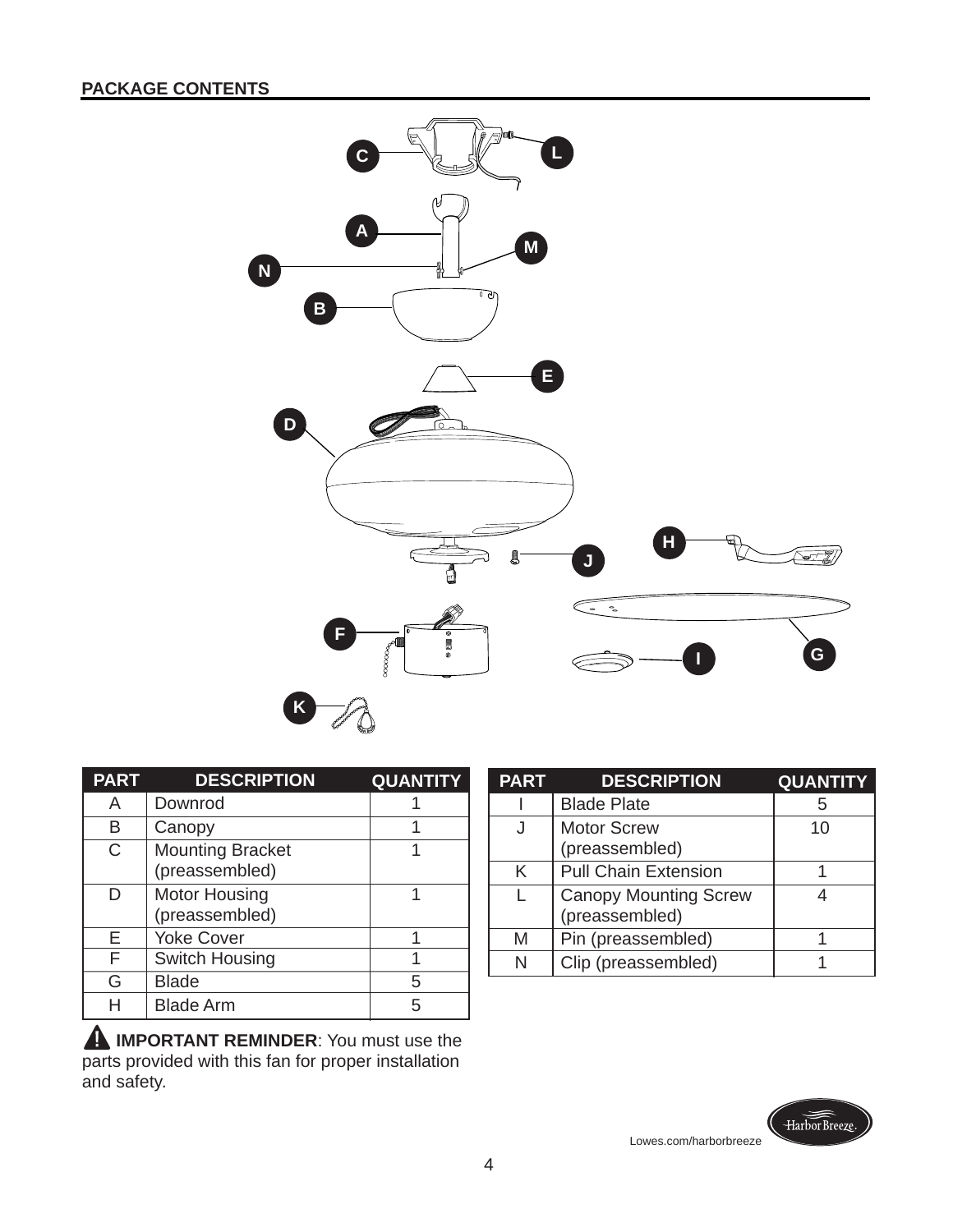### **HARDWARE CONTENTS** (shown actual size)



### **PREPARATION**

Before beginning assembly of product, make sure all parts are present. Compare parts with package contents list and hardware contents list. If any part is missing or damaged, do not attempt to assemble the product.

### **Estimated Assembly Time: 120 minutes**

Tools Required for Assembly (not included): Electrical Tape, Phillips Screwdriver, Pliers, Safety Glasses, Stepladder and Wire Strippers

Helpful Tools (not included): AC Tester Light, Tape Measure, Do-It-Yourself Wiring Handbook and Wire Cutters

**A DANGER:** When using an existing outlet box, make sure the outlet box is securely attached to the building structure and can support the full weight of the fan. Failure to do this can result in serious injury or death. The stability of the outlet box is essential in minimizing wobble and noise in the fan after installation is complete.

**CAUTION:** Be sure outlet box is properly grounded and that a ground wire (green or bare) is present.

After opening top of carton, remove mounting hardware package from foam inserts. Remove motor from packing and place on carpet or on foam to avoid damage to finish.

**CAUTION:** Carefully check all screws, bolts and nuts on fan motor assembly to ensure they are secured.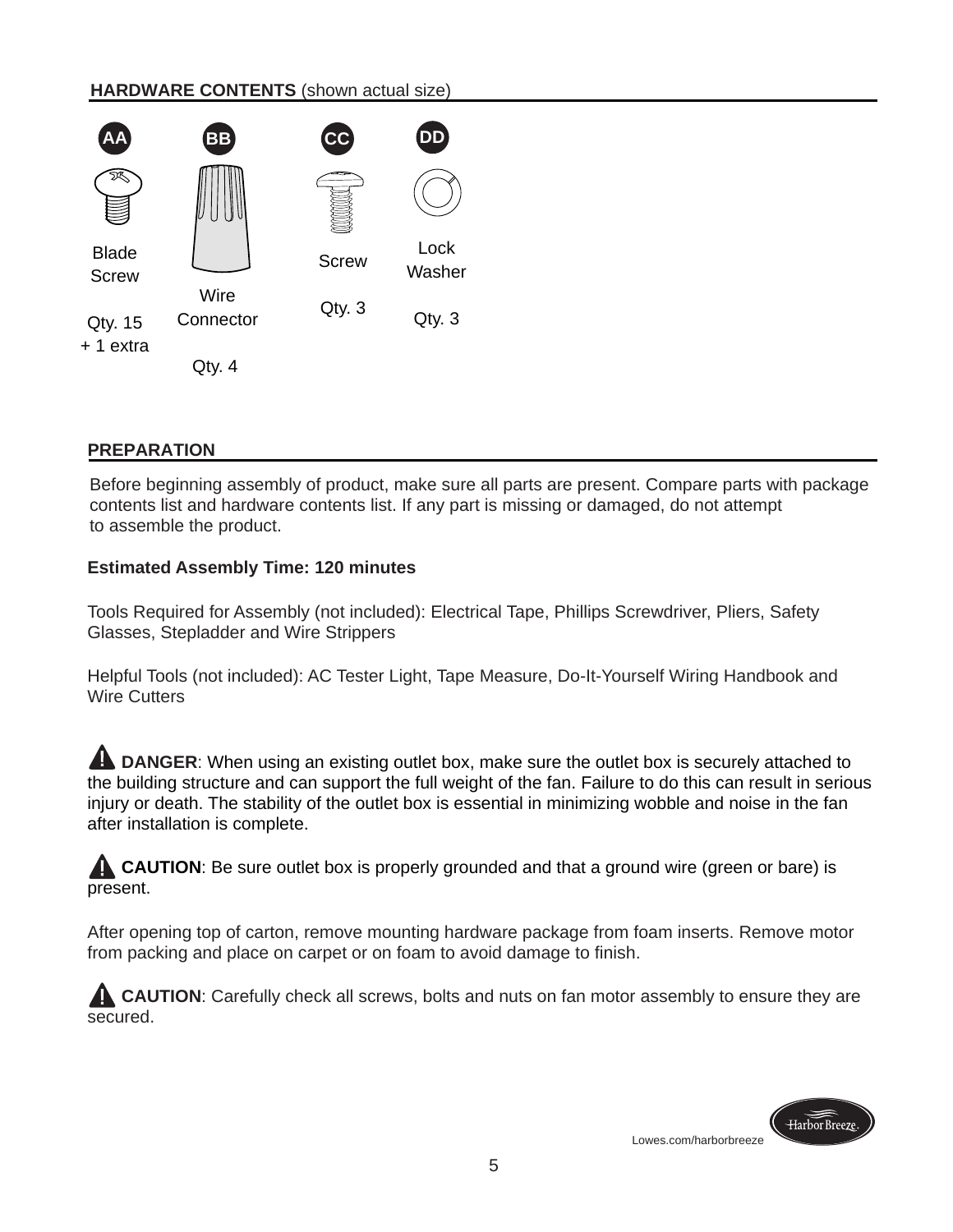#### **INITIAL INSTALLATION**

1. Turn off circuit breakers and wall switch to the fan supply line leads.

**A DANGER:** Failure to disconnect power supply prior to installation may result in serious injury or death.



2. Determine mounting method to use.

 **A.** Downrod mount (standard or angled ceiling) **B.** Closemount (standard ceiling only) **IMPORTANT:** If using the angle mount, check to make sure the ceiling angle is not steeper than 19°.

**\*Helpful Hint:** Downrod-style mounting is best suited for ceilings 8 ft. or higher. For taller ceilings you may want to use a longer downrod (not included). Angle-style mounting is best suited for angled or vaulted ceilings. A longer downrod is sometimes necessary to ensure proper blade clearance.

3. Check to make sure blades (G) will be at least 30 inches from any obstruction and at least 7 ft. above the floor.



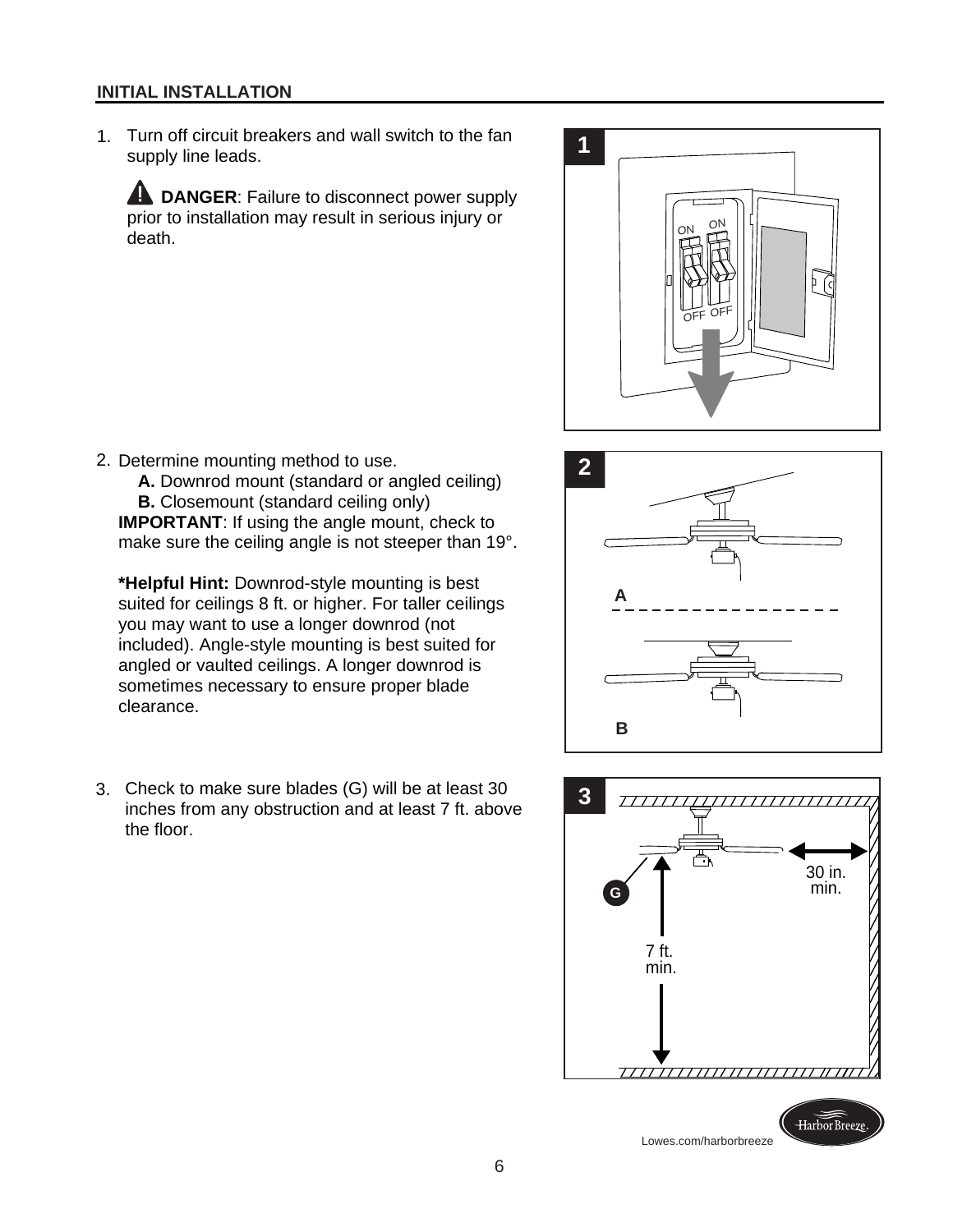#### **INITIAL INSTALLATION**

- 4a. Loosen canopy mounting screws (L) in slotted holes in canopy (B) and remove the other two canopy mounting screws (L) -- *save canopy mounting screws (L) for later use*. Remove mounting bracket (C) from canopy (B).
- **L C L B 4a**
- 4b. Secure mounting bracket (C) to outlet box (not included) using screws, spring washers and flat washers provided with the outlet box. \**NOTE*: *It is very important you use the proper hardware when installing the mounting bracket (C) as this will support the fan.*

**IMPORTANT:** If using angle mount, make sure open end of mounting bracket (C) is installed facing the higher point of the ceiling.

 5. Remove motor screws (J) from underside of motor and save for blade arm (H) attachment later on. If there are plastic motor blocks installed with the motor screws (J), discard the plastic motor blocks.

For **DOWNROD-STYLE FAN MOUNTING**, proceed to step 1 on the next page. For **CLOSEMOUNT-STYLE FAN MOUNTING**, skip to page 10.



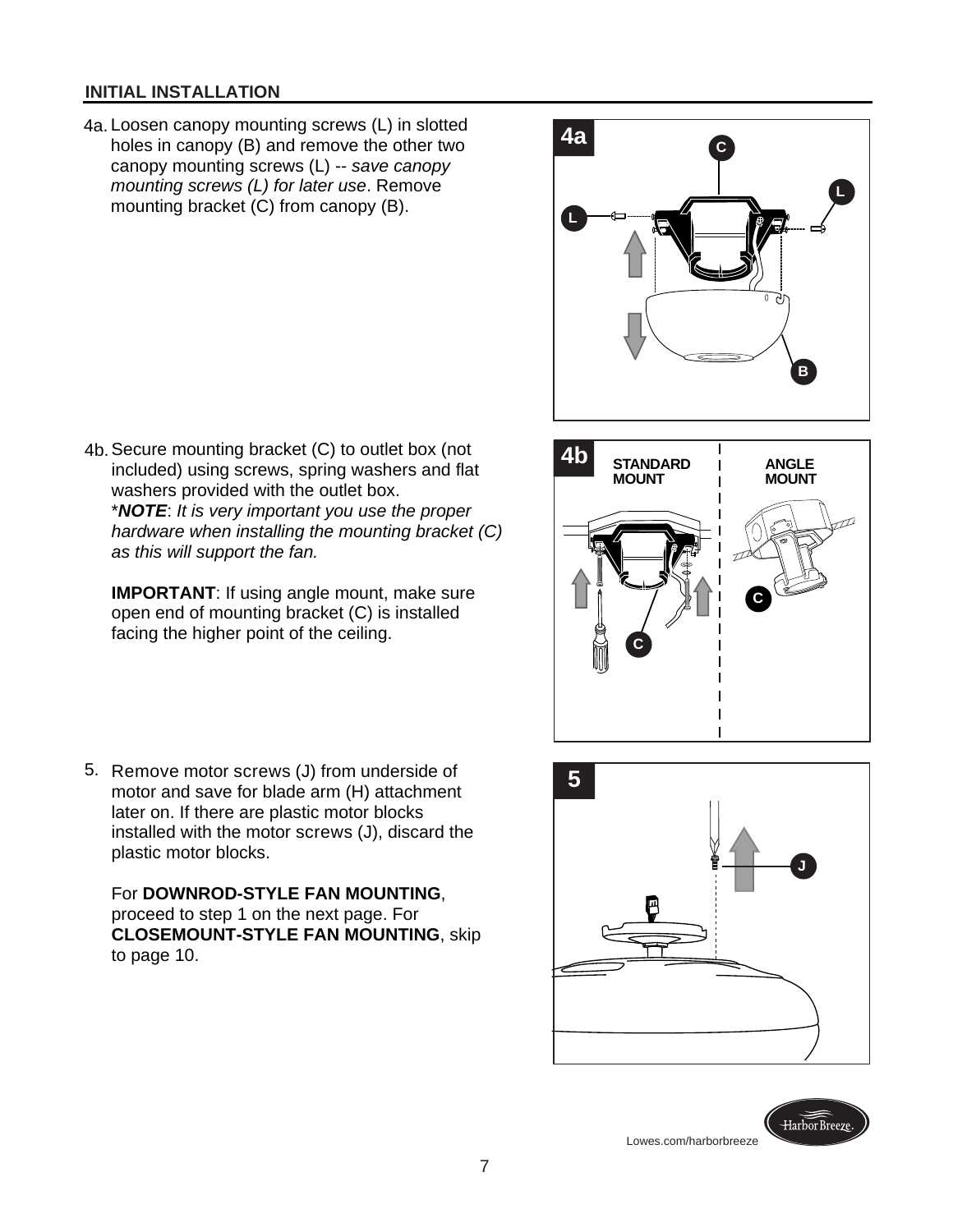# **DOWNROD-STYLE FAN MOUNTING**

- 1a. Remove pin (M) and clip (N) from downrod (A).
- 1b. Partially loosen preassembled set screws and nuts in yoke at top of motor housing (D).



 2. Insert downrod (A) through canopy (B) and yoke cover (E). Thread wires from motor housing (D) up through downrod (A).



 3. **3** Slip downrod (A) into yoke, align holes and re-install pin (M) and clip (N). Tighten set screws and then tighten nuts on the set screws. Slide yoke cover (E) down until it rests on top of motor housing (D).

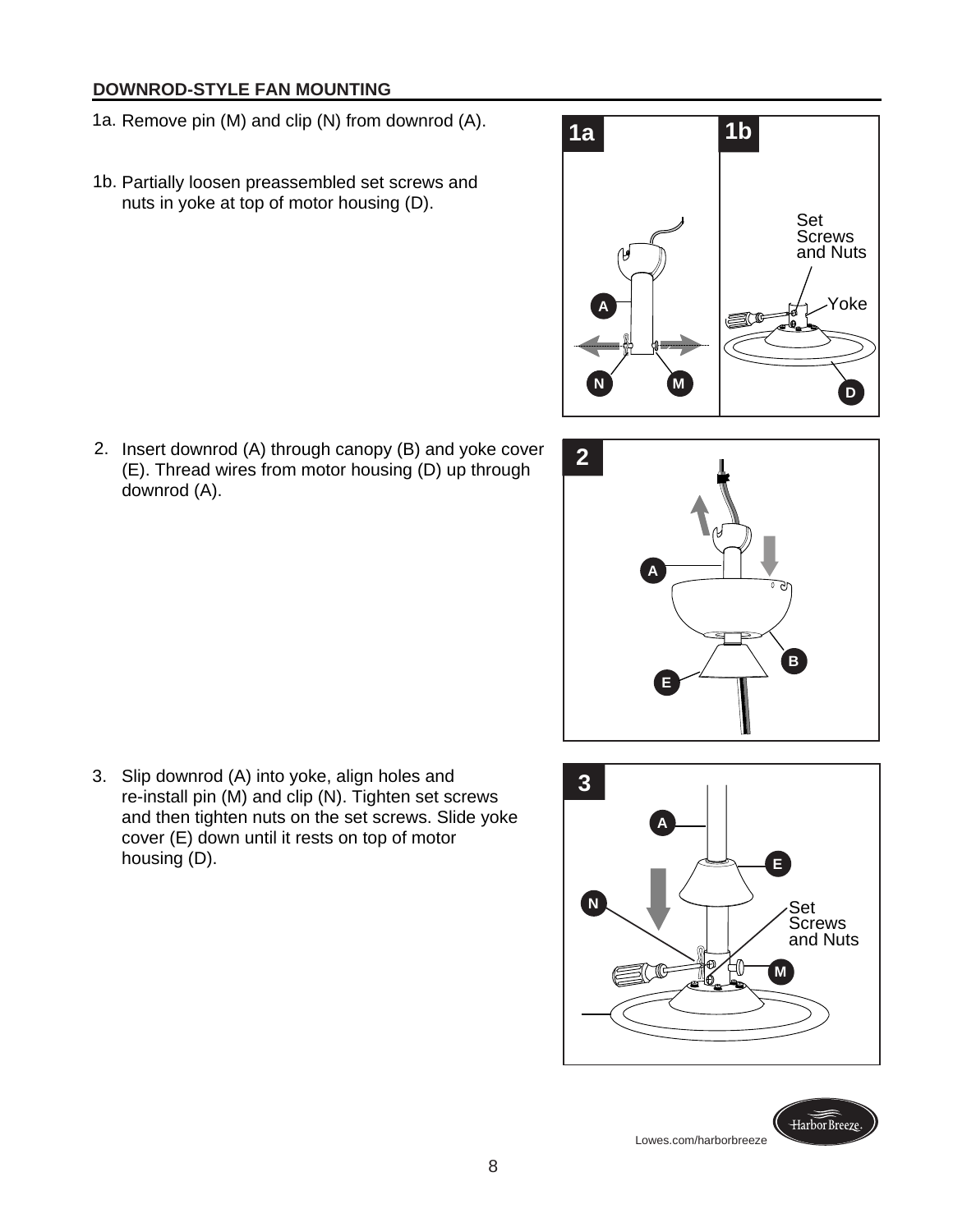# **DOWNROD-STYLE FAN MOUNTING**

Depending on the length of downrod you use, you 4. may need to cut the lead wires back to simplify the wiring. If you decide to cut back the lead wires, it is suggested you do so in the following manner:

Take the lead wires and make sure that you have pulled them all the way through the top of the downrod. Start at the TOP of the ball on the downrod and measure 8 in. of lead wire, and then cut the excess wire off with wire cutters (not included).

#### **NOTE:** If you do *not* cut back the lead wires, *Steps 4 and 5 are not necessary and you may proceed to Step 6 instead*.

If you decided to cut back the lead wires in Step 4, 5. **5** strip 1/2 in. of insulation from end of white wire. Twist stripped ends of each strand of wire within the insulation with pliers (not included). Repeat Step 5 for black, blue (if applicable) and green wires.





6. Install ball end of downrod (A) into mounting bracket (C) opening. Align slot in ball with tab in mounting bracket (C).

**A DANGER:** Failure to align slot in ball with tab may cause the fan to wobble or fall, which could result in serious injury or death.

Continue to **WIRING** on page 11.

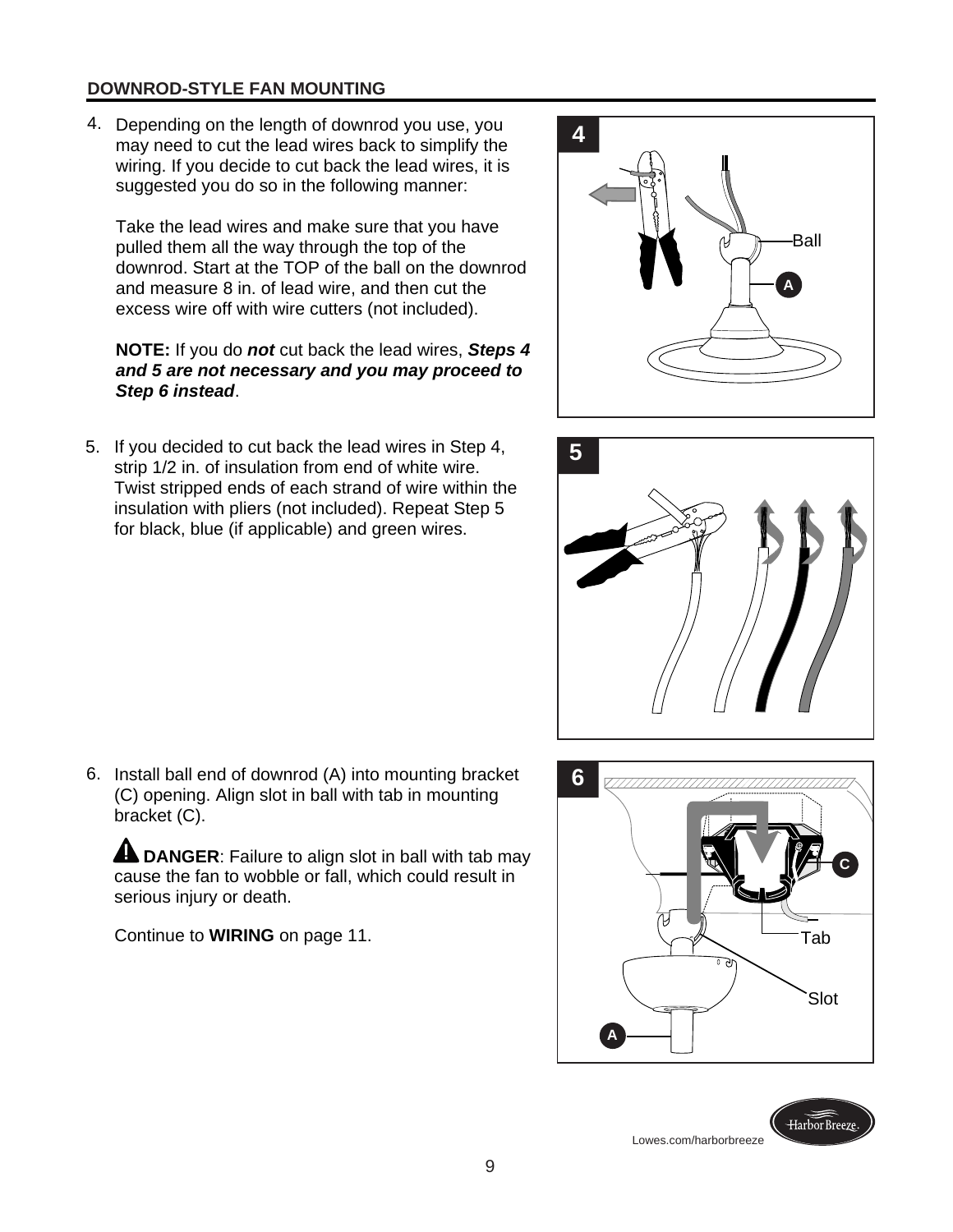# **CLOSEMOUNT-STYLE FAN MOUNTING**

1. Remove canopy cover from bottom of canopy (B). **NOTE**: It may be necessary to use the handle end of a screwdriver (not included) to remove the canopy cover by tapping on the canopy cover from the *inside* of the canopy (B).

**\*Helpful Hint**: Closemount-style mounting is more suitable for ceilings lower than 8 ft. The downrod (A), yoke cover (E) and canopy cover are not used in this type of installation.



2. Pull wires up through hole in the middle of the canopy (B) and attach canopy (B) to motor housing (D) using three screws (CC) and three lock washers (DD).



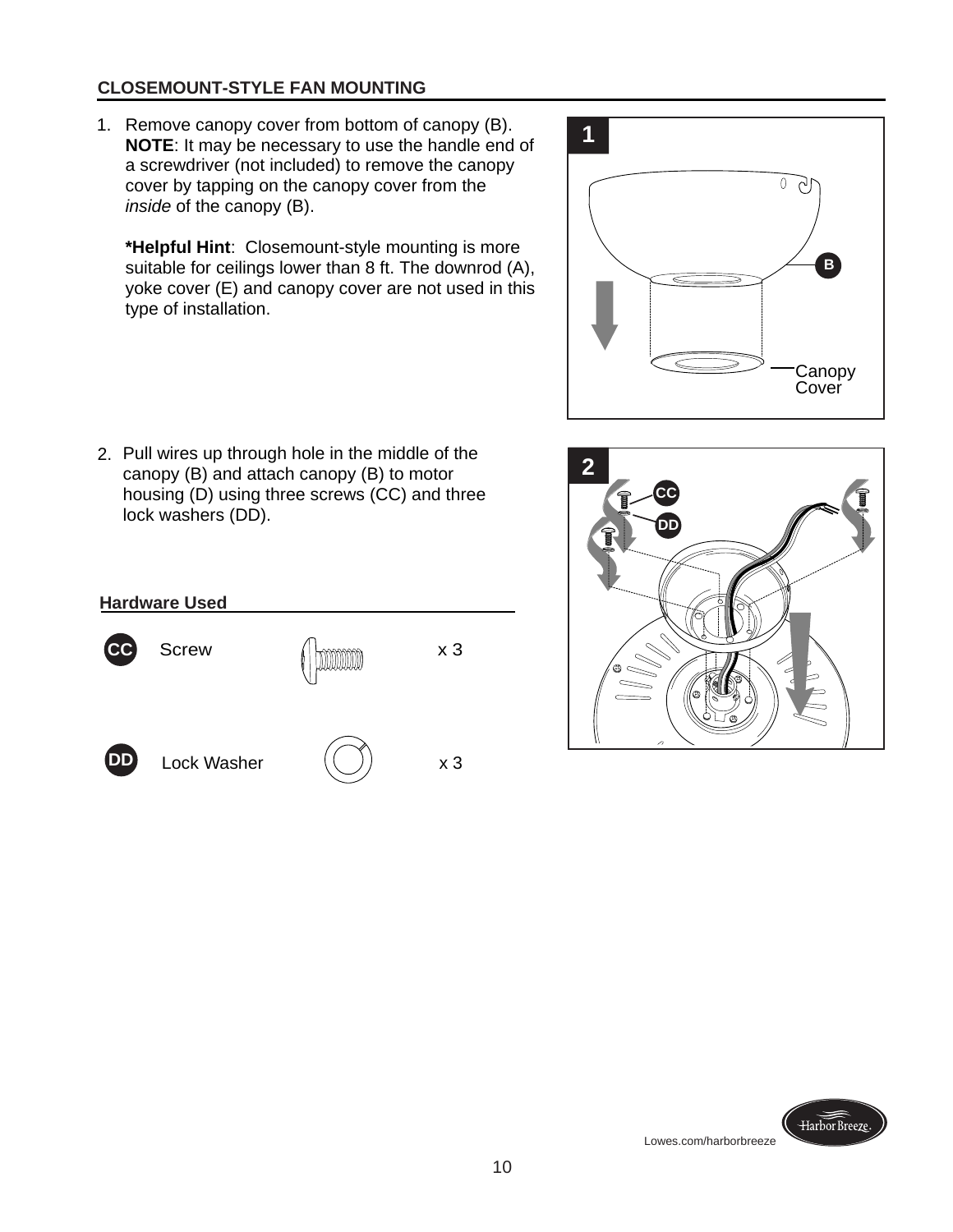# **CLOSEMOUNT-STYLE FAN MOUNTING**

3. Temporarily hang fan on the tab on the mounting bracket (C) using one of the *non-slotted* holes in the canopy (B).



### **WIRING**

 **WARNING:** To reduce the risk of fire, electrical shock or personal injury, wire connectors provided with this fan are designed to accept only one 12-gauge house wire and two lead wires from the fan. If your house wire is larger than 12-gauge or there is more than one house wire to connect to the corresponding fan lead wires, consult an electrician for the proper size wire connectors to use.

**CAUTION:** Be sure outlet box is properly grounded and that a ground (green or bare) wire is present.

**WARNING:** If house wires are different colors than referred to in the following steps, stop immediately. A professional electrician is recommended to determine wiring.

 **DANGER:** If using this fan in a DAMP location, this fan must be connected to a supply circuit protected by a Ground Fault Circuit Interrupter (GFCI) to reduce the risk of personal injury, electrical shock or death.

**NOTE:** This fan is remote control adaptable (remote control sold separately). Any remote control used with this fan MUST be UL-approved for DAMP LOCATIONS.

1. Choose wiring diagram (Fig. 1A, Fig. 1B or Fig. 1C) that fits your situation and make appropriate wiring connections as follows: [**IMPORTANT:** For each wire connection below, use one of the wire connectors (BB) provided, making sure to screw wire connector (BB) on in a clockwise direction.]

1A. **FAN AND LIGHT CONTROLLED BY PULL CHAINS:** Connect BLACK and BLUE wire from fan to BLACK wire from ceiling. Connect WHITE wire from fan to WHITE wire from ceiling. Connect all GROUND (GREEN) wires together from fan (on downrod (A) and mounting bracket (C)) to BARE/GREEN wire from ceiling.

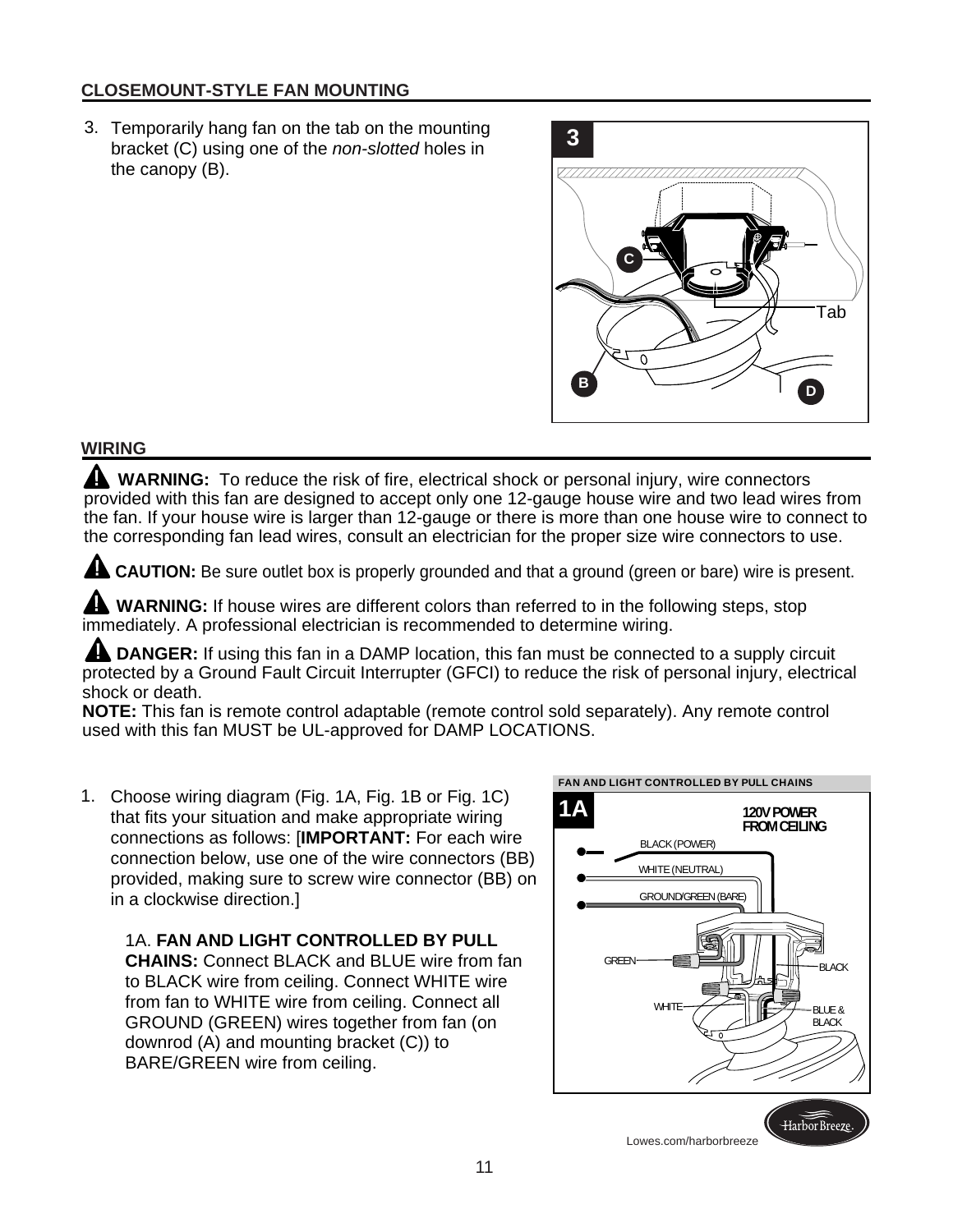# 1B. **FAN CONTROLLED BY PULL CHAIN, LIGHT**

**BY WALL SWITCH:** If you intend to control the fan light with a separate wall switch, connect BLACK wire from fan to BLACK wire from ceiling. Connect BLUE wire from fan to the BLACK wire from the independent wall switch for the light. Connect WHITE wire from fan to WHITE wire from ceiling. Connect all GROUND (GREEN) wires together from fan (on downrod (A) and mounting bracket (C)) to BARE/GREEN wire from ceiling.



# 1C. **FAN AND LIGHT CONTROLLED BY TWO**

**WALL SWITCHES:** If you intend to control the fan and light with separate wall switches, connect BLACK wire from fan to BLACK wire from the independent wall switch for the fan. Connect BLUE wire from fan to the BLACK wire from the other independent wall switch for the light. Connect WHITE wire from fan to WHITE wire from ceiling. Connect all GROUND (GREEN) wires together from fan (on downrod (A) and mounting bracket (C)) to BARE/GREEN wire from ceiling.

**NOTE:** BLACK wire is hot power for fan. BLUE wire is hot power for light kit. WHITE wire is common for fan and light kit. BARE/GREEN wire is ground.

Wrap electrical tape (not included) around each 2. individual wire connector (BB) down to the wire.

**WARNING:** Make sure no bare wire or wire strands are visible after making connections. Place green and white connections on opposite side of box from the black and blue (if applicable) connections.

Turn spliced/taped wires upward and gently push wires and wire connectors (BB) into outlet box.

#### **Hardware Used**









Lowes.com/harborbreeze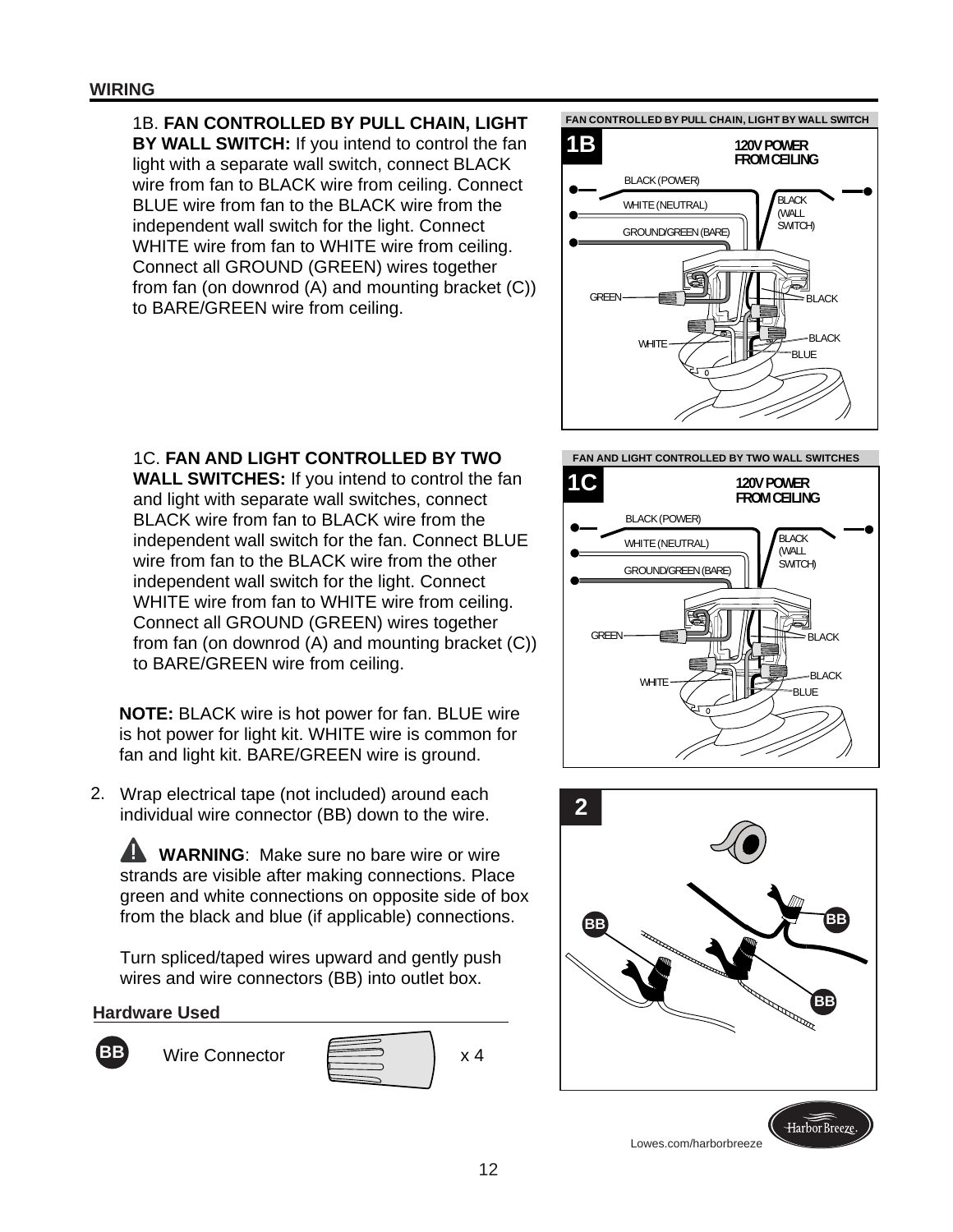### **WIRING**

**IMPORTANT**: Using a full range dimmer switch (not 3. included) to control fan speed will cause a loud humming noise from fan. To reduce the risk of fire or electrical shock, do NOT use a full range dimmer switch to control fan speed.



### **FINAL INSTALLATION**

1. Lift canopy (B) to mounting bracket (C) and align slotted holes in canopy (B) with canopy mounting screws (L) loosened in Step 4, page 7. Twist canopy (B) clockwise to lock. Re-insert the two canopy mounting screws (L) previously removed (Step 4, page 7), then tighten all securely.



 2. Align posts in blade plate (I) with holes on one side of blade (G). Align holes in blade arm (H) with holes on opposite side of blade (G) and then push up on blade plate (I) until posts go through the holes in blade arm (H). Partially insert three blade screws (AA) to attach the blade plate (I) and blade arm (H) to the blade (G). Then, tighten each blade screw (AA) starting with the one in the middle. Repeat for remaining blade assemblies.

**Hardware Used**



Blade Screw  $\mathbb{Q}$   $\mathbb{R}$  x 15







Lowes.com/harborbreeze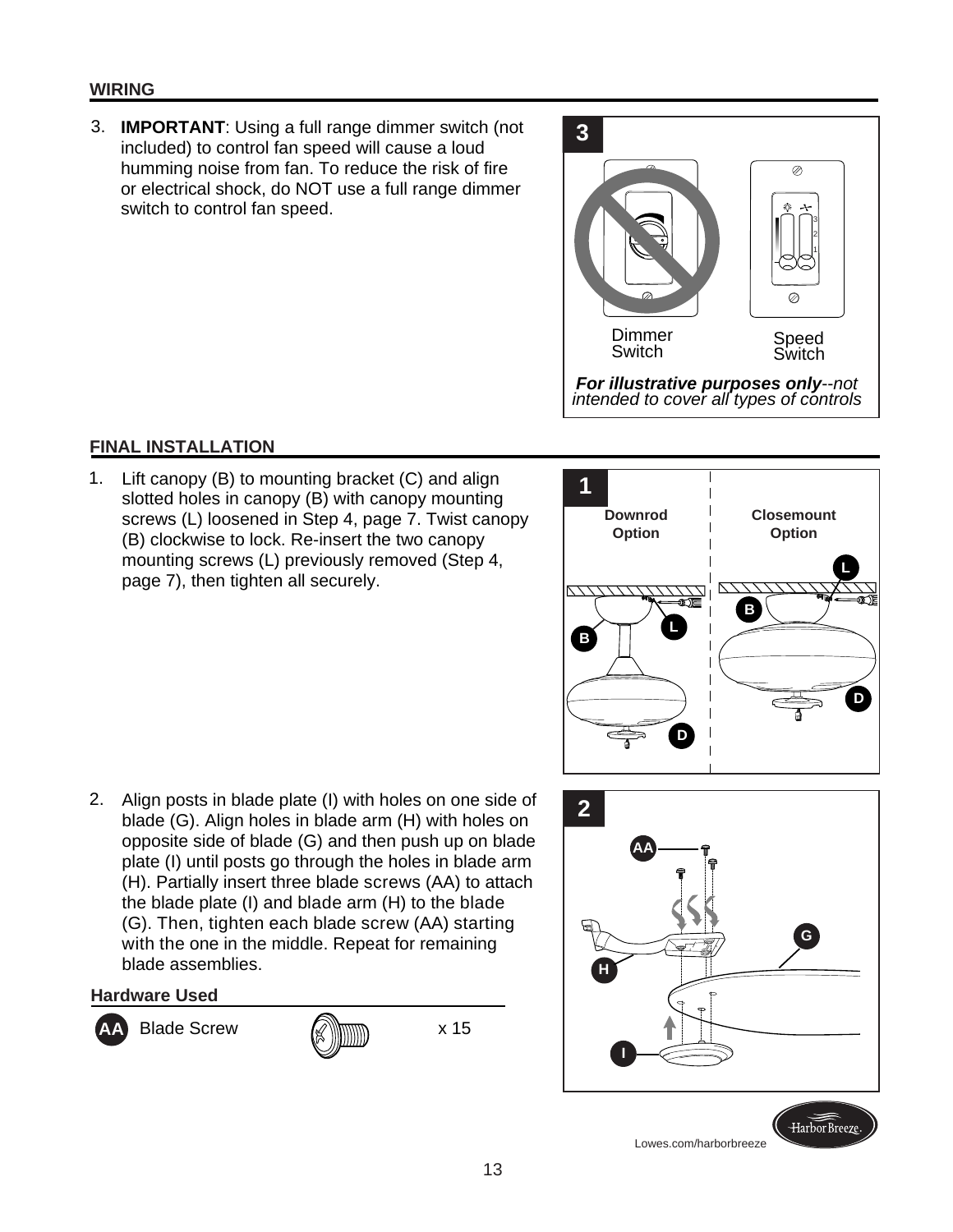#### **FINAL INSTALLATION**

3. Locate motor screws (J) removed in Step 5, page 7.

Insert two motor screws (J) through one blade arm (H) to attach blade arm (H) to motor housing (D). Tighten motor screws (J) securely. Repeat with remaining blade arms (H), making sure to completely secure each blade arm (H) before proceeding with the next.



 4. Remove three screws from switch housing plate preassembled on the underside of motor housing (D). Connect male plug from motor housing (D) to female plug from switch housing (F). Make sure plugs connect tightly.

Align holes in switch housing (F) with holes in switch housing plate, then re-insert previously removed screws.



5. Attach pull chain extension (K) or custom pull chain Attach pull chain extension (K) or custom pull chain<br>extension (sold separately) to fan pull chain.

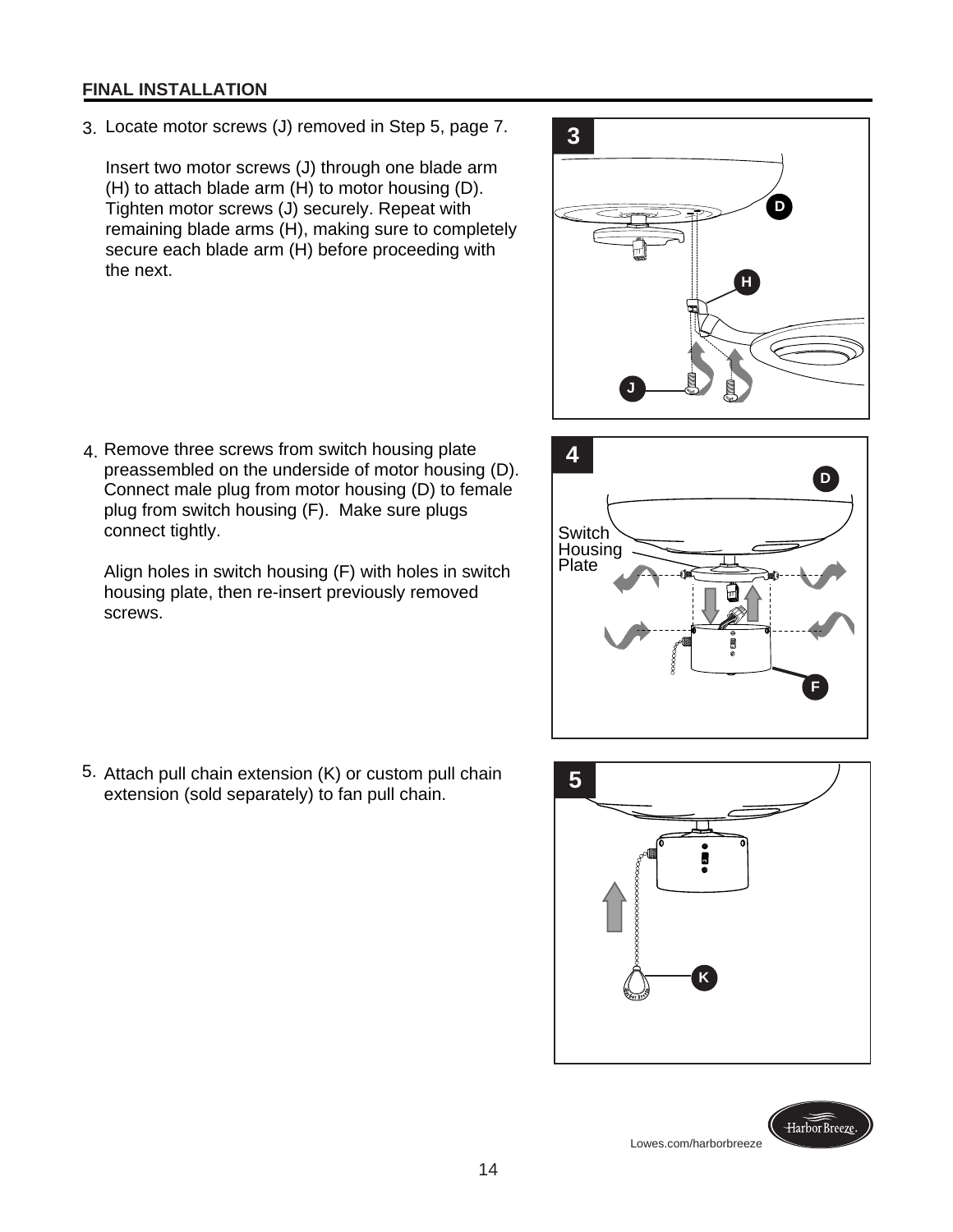### **OPERATING INSTRUCTIONS**

- 1. The pull chain located on the switch housing (F) has four positions to control fan speed. One pull is HIGH, two is MEDIUM, three is LOW and four turns the fan OFF.
- **1** ര  $\overline{\mathfrak{o}}$  $\bullet$  iii **F oooooooooooo**o
- 2. Use the fan reverse switch, located on the switch housing (F), to optimize your fan for seasonal performance. A ceiling fan will allow you to raise your thermostat setting in summer and lower your thermostat setting in winter without feeling a difference in your comfort.

**NOTE:** Wait for fan to stop before moving the reverse switch.

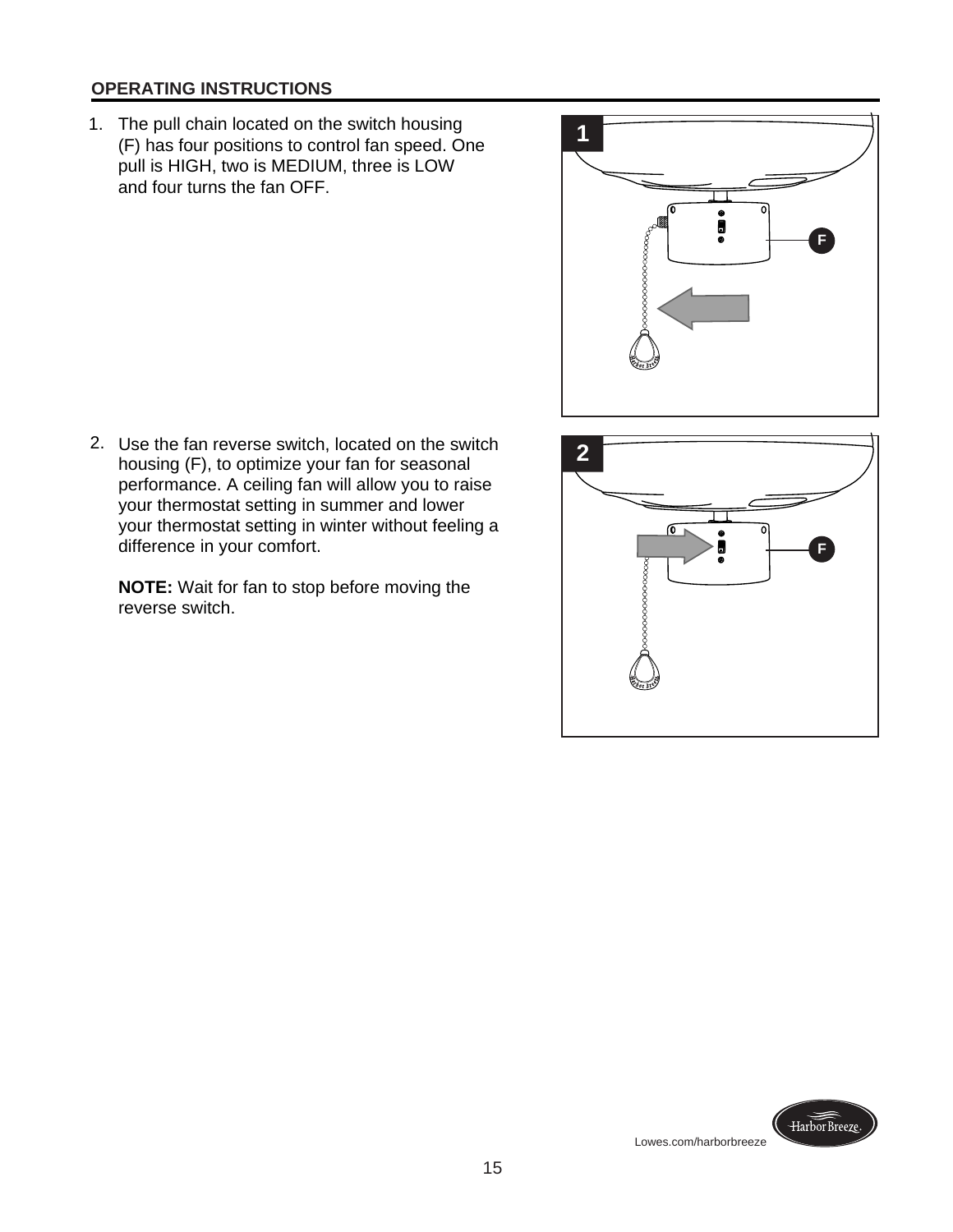2A. In *warmer* weather, setting the reverse switch in the DOWN position will result in downward airflow creating a wind chill effect.

 2B. In *cooler* weather, setting the reverse switch in the UP position will result in upward airflow that can help move stagnant, hot air off the ceiling area.



 2C. **IMPORTANT**: Reverse switch must be set either *completely UP* or *completely DOWN* for fan to function. If the reverse switch is set in the *middle* position, fan will not operate.



# **CARE AND MAINTENANCE**

At least twice each year, lower canopy (B) to check downrod (A) assembly, and then tighten all screws on fan. Clean motor housing (D) with only a soft brush or lint-free cloth to avoid scratching the finish. Clean blades (G) with a lint-free cloth. You may occasionally apply a light coat of furniture polish to wood blades for added protection.

**IMPORTANT:** Shut off main power supply before beginning any maintenance. Do not use water or a damp cloth to clean the ceiling fan.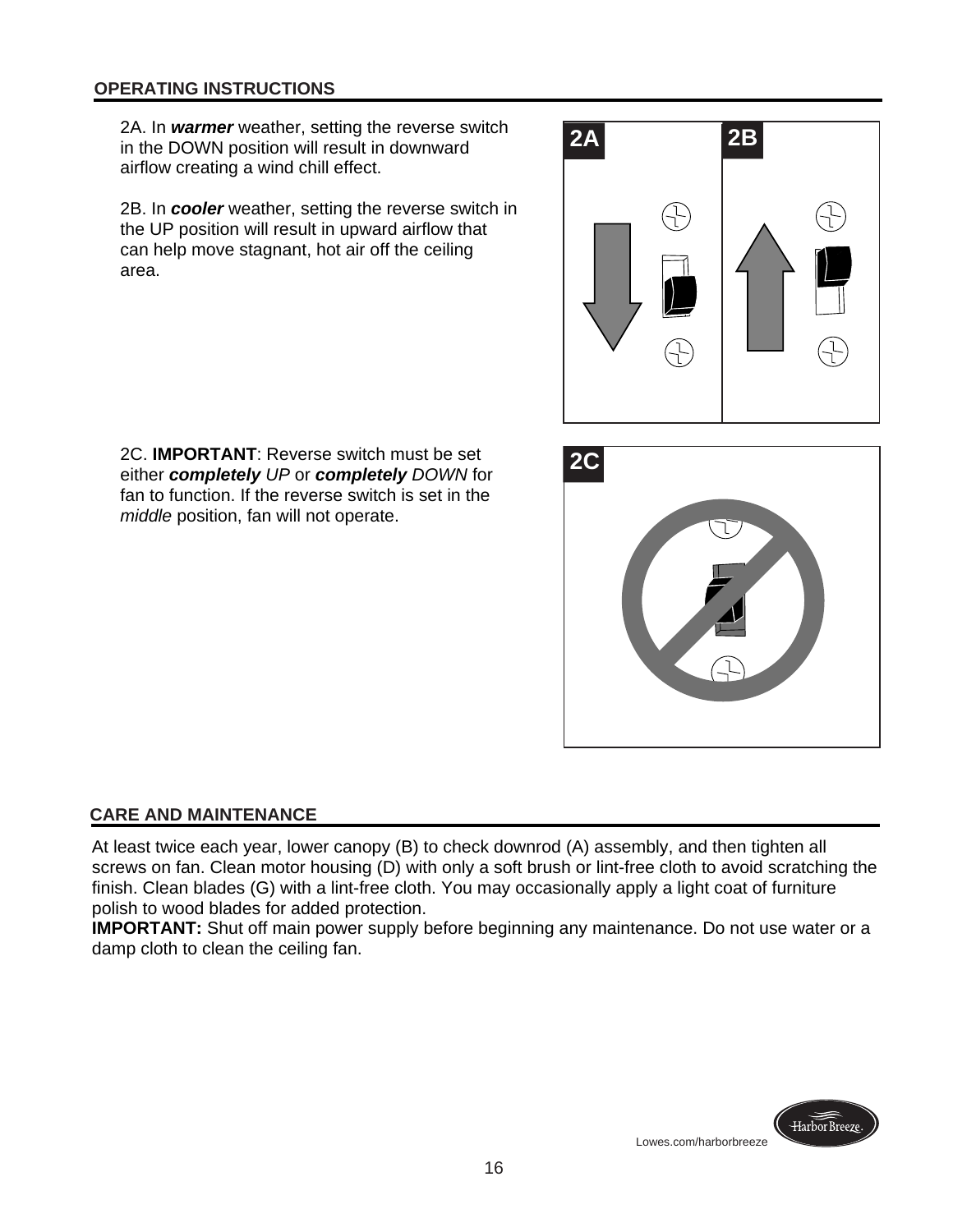# **TROUBLESHOOTING**

 **WARNING**: Before beginning work, shut off the power supply to avoid electrical shock.

| <b>PROBLEM</b>      | <b>POSSIBLE CAUSE</b>                 | <b>CORRECTIVE ACTION</b>                                                                                                    |
|---------------------|---------------------------------------|-----------------------------------------------------------------------------------------------------------------------------|
| Fan does not move.  | 1. Reverse switch not engaged.        | 1. Push switch firmly either up or<br>down.                                                                                 |
|                     | 2. Power is off or fuse is blown.     | 2. Turn power on or check fuse.                                                                                             |
|                     | 3. Faulty wire connection.            | 3. Turn power off. Loosen canopy<br>and check all connections.                                                              |
|                     | 4. Plugs not connected properly.      | 4. Check that male and female<br>plugs in switch housing are<br>connected properly according to<br>instructions on page 14. |
|                     | 1. Blades are loose.                  | 1. Tighten all blade screws.                                                                                                |
| Noisy operation.    | 2. Cracked blade.                     | 2. Replace blade.                                                                                                           |
|                     | 3. Full range dimmer switch.          | 3. Replace with an approved<br>speed control device.                                                                        |
|                     | 4. Fan is new.                        | 4. Allow fan a "break in" period of a<br>few days, especially when<br>running the fan at Medium and<br>High speeds.         |
| Excessive wobbling. | 1. Blades are loose.                  | 1. Tighten all blade screws.                                                                                                |
|                     | 2. Blade arms incorrectly attached.   | 2. Re-install blade arms.                                                                                                   |
|                     | 3. Unbalanced blades.                 | 3. Switch one blade with a blade                                                                                            |
|                     | 4. Fan not securely mounted.          | from the opposite side.                                                                                                     |
|                     |                                       | 4. Turn power off. Carefully loosen<br>canopy and verify that mounting<br>bracket is secure.                                |
|                     | 5. Fan too close to vaulted ceiling.  | 5. Use a longer downrod or move                                                                                             |
|                     | 6. Set screw(s) on motor housing yoke | fan to another location.                                                                                                    |
|                     | is (are) not tightened properly.      | 6. Tighten yoke set screw(s)                                                                                                |
|                     | 7. Set screw on hanging ball is not   | securely.                                                                                                                   |
|                     | tightened properly.                   | 7. Carefully loosen and lower<br>canopy and verify that set screw<br>on hanging ball is tightened<br>securely.              |

**NOTE:** A small amount of "wobble" is normal and should not be considered a defect.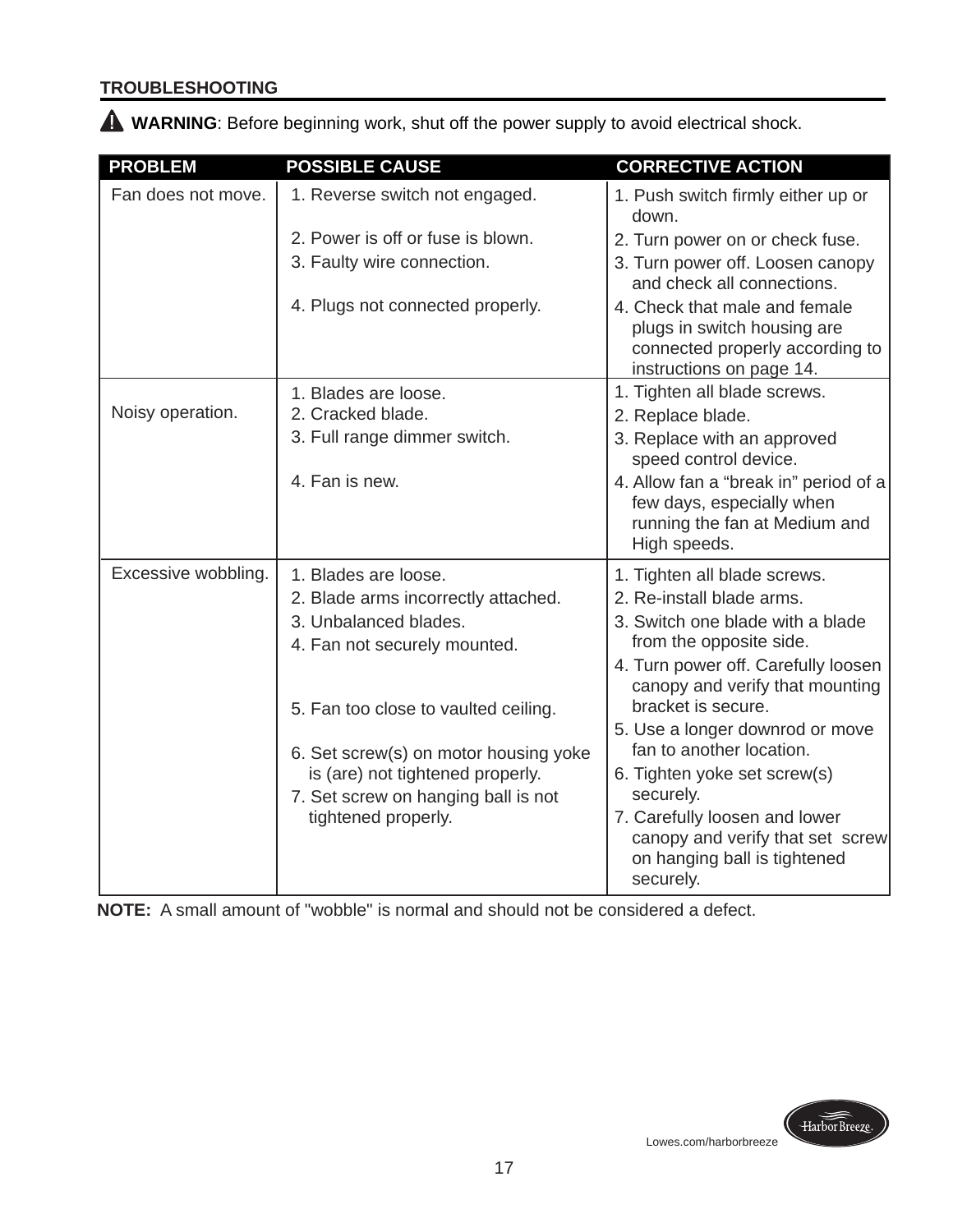#### **LIMITED LIFETIME WARRANTY**

The distributor warrants this fan to be free from defects in workmanship and materials present at time of shipment from the factory for Lifetime limited from the date of purchase. This warranty applies only to the original purchaser. The distributor agrees to correct any defect at no charge or, at our option, replace the ceiling fan with a comparable or superior model.

To obtain warranty service, present a copy of your sales receipt as proof of purchase. All cost of removal and reinstallation are the express responsibility of the purchaser. Any damage to the ceiling fan by accident, misuse or improper installation, or by using parts not produced by the manufacturer of this fan or affixing accessories not produced by the manufacturer of this fan, are the purchaser's own responsibility. The distributor assumes no responsibility whatsoever for fan installation during the limited lifetime warranty. Any service performed by an unauthorized person will render the warranty invalid.

Due to varying climatic conditions, this warranty does not cover changes in brass finish, rusting, pitting, tarnishing, corroding or peeling. Brass finish fans maintain their beauty when protected from varying weather conditions. Any glass provided with this fan is not covered by the warranty.

Any replacement of defective parts for the ceiling fan must be reported within the first year from the date of purchase. For the balance of the warranty, call our customer service department (at **1-800-643-0067**) for return authorization and shipping instructions so that we may repair or replace the ceiling fan. Any fan or parts returned improperly packaged is/are the sole responsibility of the purchaser. There is no further express warranty. The distributor disclaims any and all implied warranties. The duration of any implied warranty which cannot be disclaimed is limited to the limited lifetime period as specified in our warranty. The distributor shall not be liable for incidental, consequential or special damages arising at or in connection with product use or performance except as may otherwise be accorded by law. This warranty gives you specific legal rights and you may also have other rights which vary from state to state. This warranty supersedes all prior warranties.